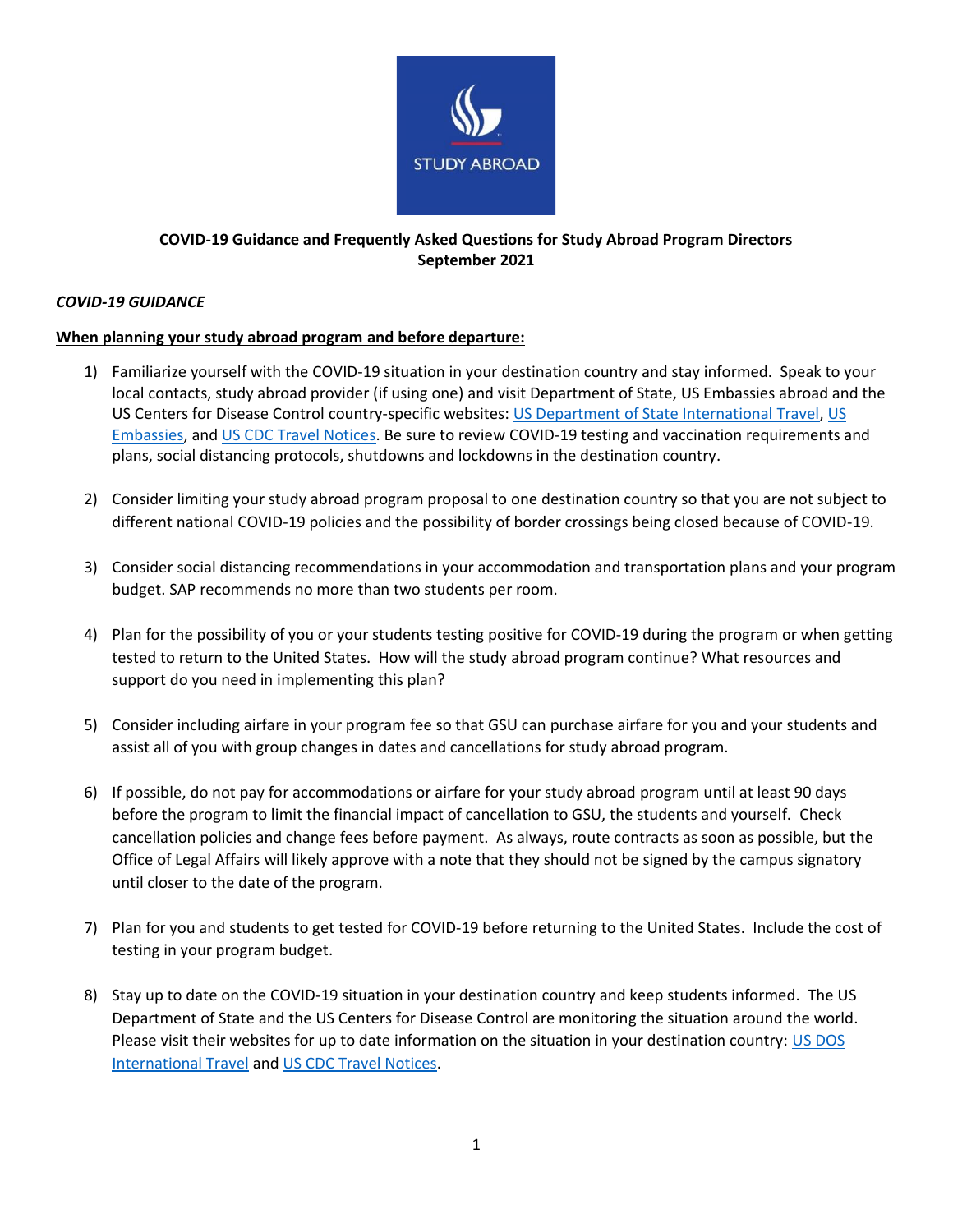- 9) Stay up to date with entry requirements to your destination country and share information with students. Are US citizens able to enter the destination country? Do you need a negative COVID-19 test before travel to this country? Is proof of vaccination a requirement to enter the country without quarantine? For information about these requirements, visit the website of the US Embassy in your destination country: [US Embassies Abroad](https://www.usembassy.gov/)
- 10) Recommend to students that they be fully vaccinated for COVID-19 before departure. For more information regarding getting a vaccine, see: <https://ahead.gsu.edu/covid-19-resources/covid-19-vaccine/>
- 11) Become familiar with your mandatory [CISI study abroad insurance](https://www.culturalinsurance.com/usg/pdf/USGA_BOR_BrInfo&CF_GLM-N10892880_2019-20.pdf) and consider "cancel for any reason" and "interrupt for any reason" insurance in addition to your study abroad insurance. Please see below for frequently asked questions regarding the CISI insurance.
- 12) If you and your students are flying together as a group, check if your airline requires any health information, testing, or other documents. Some destinations require testing before travel and/or after arrival. Information about testing requirements for your destination is available from the [US Department of State, Bureau of](https://travel.state.gov/content/travel/en/traveladvisories/COVID-19-Country-Specific-Information.html)  [Consular Affairs, Country Information.](https://travel.state.gov/content/travel/en/traveladvisories/COVID-19-Country-Specific-Information.html)
- 13) Enroll in STEP for the duration of your study abroad program to receive alerts and advisories shared with US citizens living in your destination country. Encourage your students to do the same. To enroll, visit <https://step.state.gov/step/>

## **While Abroad:**

- 1) Remind students at in-country orientation that they need to follow local and national guidelines while abroad (including lockdown measures, curfews, and other masking and social distancing restrictions) and what to do if they have been exposed to COVID-19 and/or experience symptoms of COVID-19. You can find testing locations on the US Embassy website for your destination country at https://www.usembassy.gov/. This testing may be at your own expense or the student's expense.
- 2) If a student or you test positive for COVID-19, immediately isolate yourself and follow local public health recommendations. Do not travel until it is safe for you to be around others; this includes your return trip home. See below FAQ for more information on this situation.

Please remember that you can always call the Study Abroad emergency phone number at GSU. That number is 470-825-3986.

## **Preparing for return to the United States**

Students and you will need a negative COVID-19 test before boarding an airplane back to the United States. Schedule this test for students and yourself. For more information on this requirement, visit: [US CDC](https://www.cdc.gov/coronavirus/2019-ncov/travelers/testing-international-air-travelers.html)  information on [testing prior to return to United States.](https://www.cdc.gov/coronavirus/2019-ncov/travelers/testing-international-air-travelers.html) Testing locations abroad can be found here: [US](https://www.usembassy.gov/)  [Embassies Abroad](https://www.usembassy.gov/)

## **Return to the United States**

Please follow CDC guidance for self-isolating upon return to the United States, if applicable. <https://www.cdc.gov/coronavirus/2019-ncov/travelers/testing-international-air-travelers.html>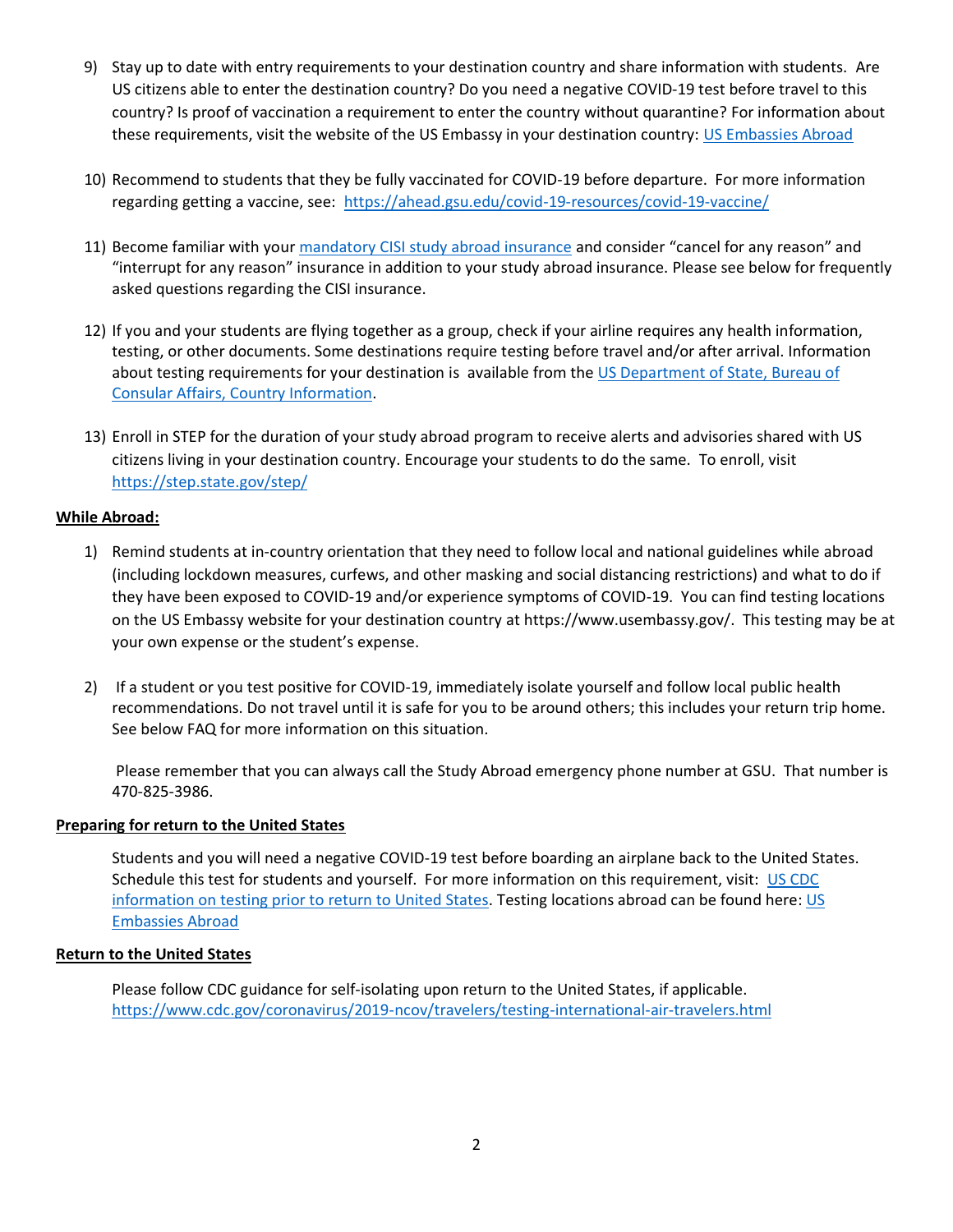#### *FREQUENTLY ASKED QUESTIONS*

#### **1) What is GSU's study abroad insurance policy?**

All program directors and students traveling on Georgia State study abroad programs are covered with international medical insurance through [Cultural Insurance Services International](https://nam03.safelinks.protection.outlook.com/?url=https%3A%2F%2Fwww.culturalinsurance.com%2F&data=02%7C01%7Cfarrahb%40gsu.edu%7C229c3c02a988485fc7ac08d7ab18ca6a%7C515ad73d8d5e4169895c9789dc742a70%7C0%7C0%7C637165995271152933&sdata=sw1uv9qTe8JX3Pvrje8yY7fRZW9uqB4P%2BdhmXA2Wjlk%3D&reserved=0) (CISI). The insurance is included in the cost of all faculty-led programs and is also required for students participating in exchange programs.

### **2) If I become sick abroad, will my international medical insurance cover me?**

Yes, if you get sick abroad, CISI insurance will cover you while you are sick abroad. Check the website for exclusions.

## **3) If I become sick abroad (with COVID-19 or any other illness), may I be transported back to the United States for medical treatment?**

No, not unless the situation constitutes a medical emergency evacuation.

### **4) What constitutes a medical emergency evacuation?**

Medical evacuations are executed when the evacuation is deemed necessary. The treating physician must recommend an evacuation and must clear the student for travel (per an evacuation plan devised by that physician).

### **5) If I become ill/hurt abroad, will the insurance cover continuing treatment once I arrive back in the US?**

Benefits will be paid up to policy limits for expenses incurred in the United States for accidents or illnesses which were first treated while participating in the study abroad program. These expenses must be incurred within 30 days after return to the United States.

#### **6) Does CISI insurance cover the cost of quarantine abroad?**

It does not. It will cover the cost of treatment for COVID-19 abroad but will not cover the cost of the quarantine itself. If you as program director or a student on your program need to quarantine abroad as a result of COVID-19, please call GSU's emergency phone number to inform SAP of the situation. SAP will review the program's budget and explore all available options to cover the cost of quarantine.

## **7) What is GSU's study abroad emergency phone number?**

The study abroad emergency line is 470-825-3986. The number is answered by the Director of Study Abroad Programs or the Assistant Director of Study Abroad Programs 24/7.

#### **8) As Program Director, am I liable if a student gets sick with COVID-19?**

No, program directors are not liable. GSU study abroad waivers currently include COVID-19 as a possible risk of studying abroad.

#### **9) What does SAP communicate to students with respect to country and airline requirements?**

Study Abroad Programs will let students know that airlines and foreign countries may have their own requirements for international travel and entry into the country when it comes to masks, vaccines, testing,